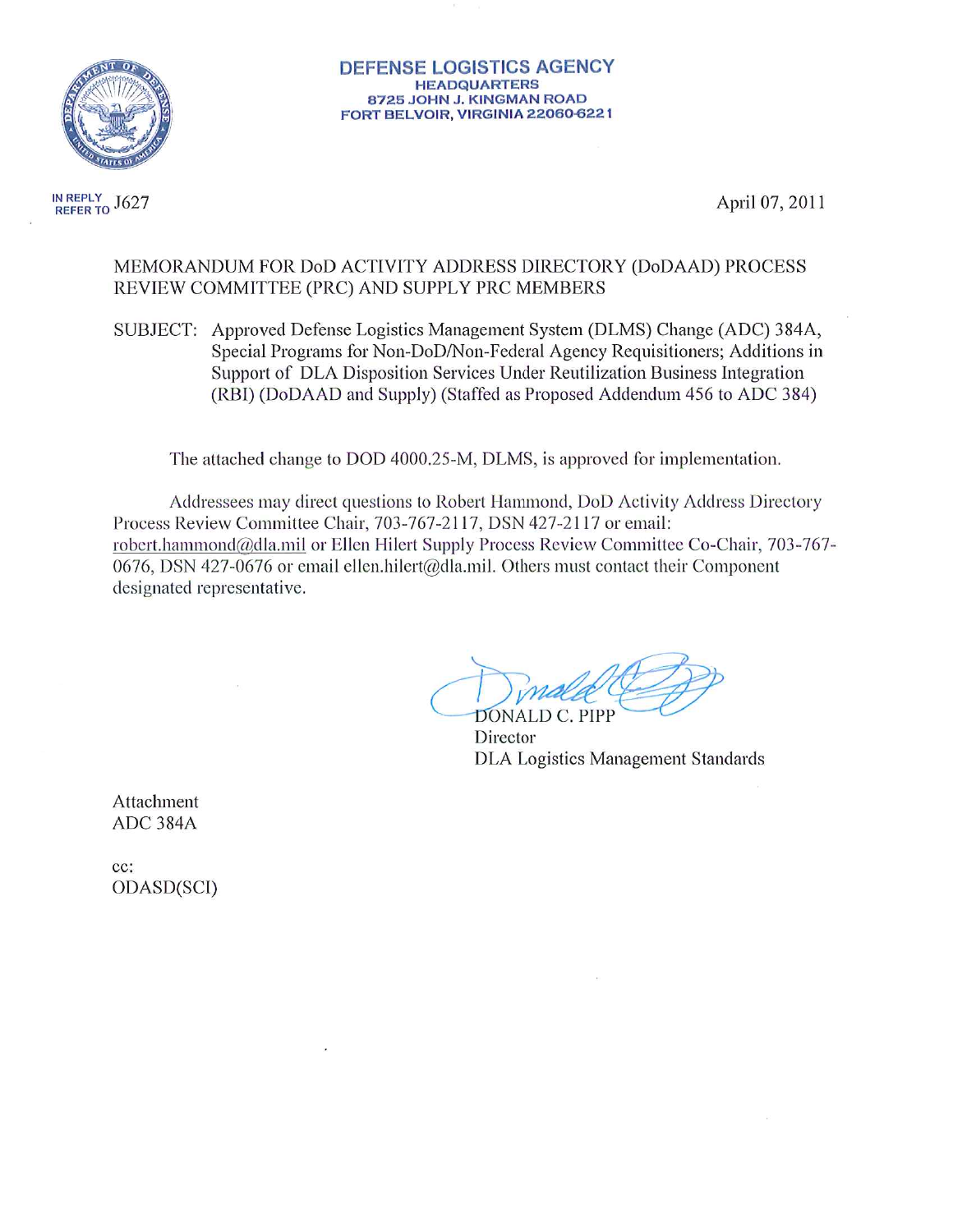# **ADC 384A**

### **Special Programs for Non-DoD/Non Federal Agency Requisitioners; Additions in Support of DLA Disposition Services Under Reutilization Business Integration (RBI) (DoDAAD and Supply)**

## **1. ORIGINATING SERVICE/AGENCY AND POC INFORMATION:**

- **a. Service/Agency**: Defense Logistics Agency Disposition Services
- **b. Technical POC:** Kevin Bess, DLA Logistics Information Service (LAR)
- **c. Functional POC:** Lanie Thrall, DLA Logistics Information Service (LAR) and Tiffany Emmons, DLA Logistics Information Service (LAR)

# **2. FUNCTIONAL AREA:**

- **a. Primary/Secondary Functional Area:** Primary: DoD Activity Address Directory (DoDAAD) and Supply
- **b. Primary/Secondary Functional Process:** Primary: Material Delivery Notification for DLA Logistics Information Services products

# **3. REFERENCE:**

- **a.** DoD 4000.25-M, Defense Logistics Management System (DLMS) Volume 6 Chapter 2 - Department of Defense Activity Address Directory (DoDAAD)
- **b.** DoD 4000.25-M, Defense Logistics Management System (DLMS) Volume 2 Chapter 5 - Supply Standards and Procedures
- **c.** DoD 4000-25-1-M Military Standard Requisitioning and Issue Procedures (MILSTRIP)
- **d.** Approved Defense Logistics Management System (DLMS) Change (ADC) 384 Special Programs for Non-DoD/Non-Federal Agency Requisitioners and Administrative Change for Contractor DoDAACs (DoDAAD/Finance/Supply)

# **4. REQUESTED CHANGE:**

**a. Description of Change.** This amends ADC 384 to establish Defense Logistics Management Standards (DLMS) procedures for additional Special Programs in support of DLA Reutilization Business Integration, where the requisitioner is neither a Federal Agency nor a DoD entity. This change establishes DoDAAC series to clearly identify such programs.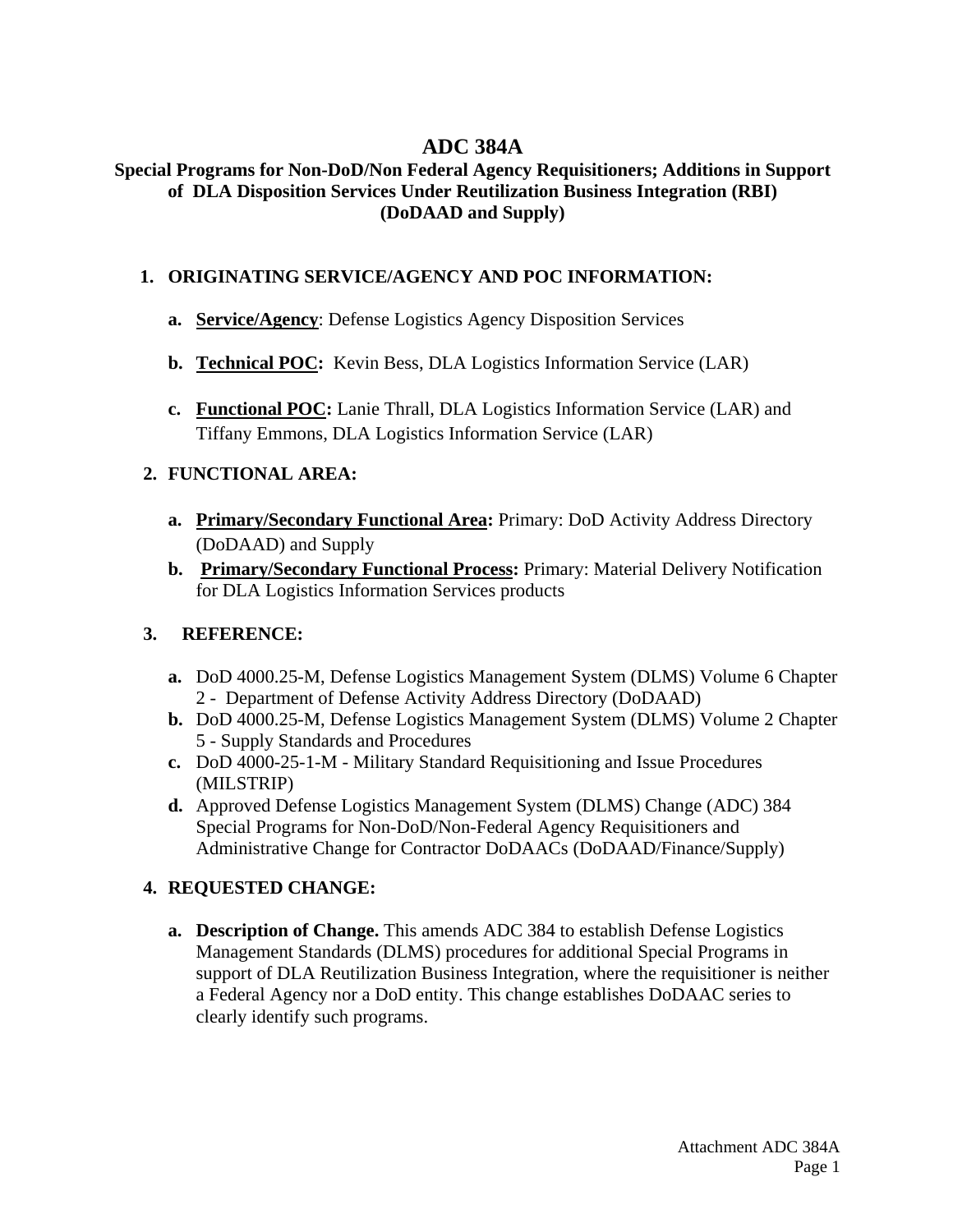### **b. Background.**

- **1)** The DLA Disposition Services (formerly Defense Reutilization and Marketing Service (DRMS)) is a worldwide presence within the Department of Defense, with disposal specialists in 14 foreign countries, two U.S territories, and 39 states. DLA Disposition Services mission is the execution of disposition solutions for excess military property. The Reutilization Business Integration (RBI) project will replace the DLA Disposition Services Automated Information System (DAISY) by integrating DLA Disposition Services business processes within the DLA enterprise suite of applications, including the Distribution Standard System (DSS) and the Enterprise Business System (EBS).
- **2)** DLA Disposition Services provides support to federally authorized Special Programs that include organizations that are neither a Federal Agency nor a DoD entity. Under policies set forth within DoD, these organizations are authorized to requisition material from DLA Disposition Services. DLA Disposition Services currently uses locally assigned codes to identify these organizations.
- **3)** DLA Disposition Services requires procedures to replace these locally assigned codes with Special Program DoDAACs. This will support transactional exchange through DLA Transaction Services when RBI becomes operational.
- **4)** Procedures for Special Programs are prescribed by ADC 384. A Request for Implementation Date for ADC 384 was issued, but not all responses have been received. This implementation is internal to DLA for transactions processed through DLA Transaction Services (formerly DAASC).

### **c. Description of Programs.**

- **1) Law Enforcement Support.** 10 USC 2576a authorizes the Secretary of Defense, in consultation with the Director, Office of National Drug Control Policy (ONDCP) and the Department of Justice, to transfer excess DoD property to Federal and State law enforcement agencies, This includes small arms and ammunition, and Counter-Drug and Counter-Terrorism Activities under the 1033 program. DLA General Order 37-08 establishes the Law Enforcement Support Office (LESO) within DLA Disposition Services and transfers responsibility for the program to DLA J-363. For purposes of this program, law enforcement activities are defined as Government agencies whose primary function is the enforcement of applicable Federal, State, local laws, and whose compensated law enforcement officers have powers of arrest and apprehension. In addition, the National Defense Authorization Act for 1997 created a program under Section 1033 allowing transfer of excess DoD property to law enforcement agencies for use in counter-drug activities. DLA LESO manages both programs. DLA LESO transfers needed equipment to Federal and State law enforcement agencies, while simultaneously providing the military services one of several outlets for their excess property. Each individual Law Enforcement Agency has a YT local code. There are currently 17,863 YT local codes for this program.
- **2) DoD Firefighter Program:** The Secretary of Defense is directed by 10 USC § 2576b to transfer to firefighting agencies in the District of Columbia and the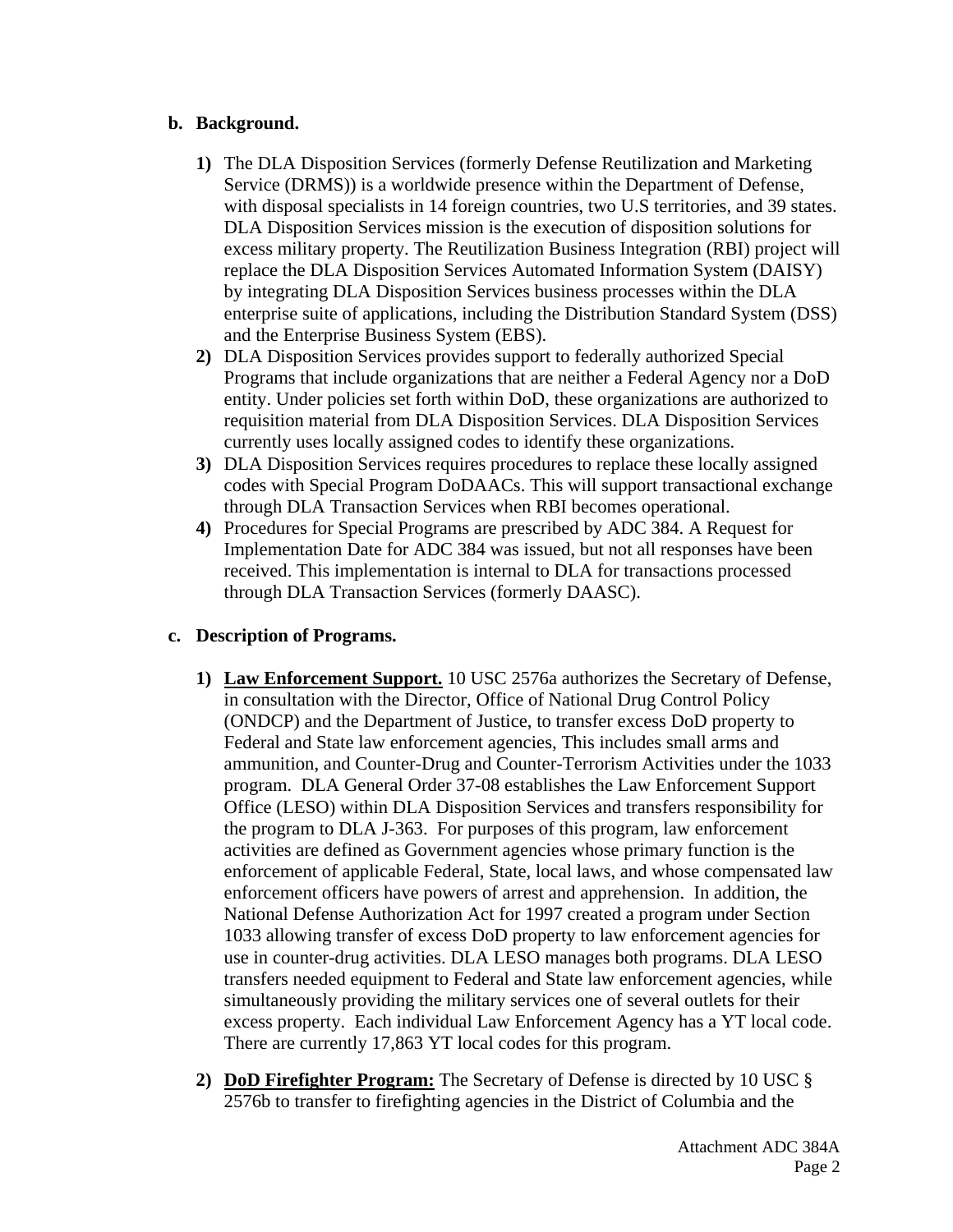States, commonwealths, and territories of the United States, property that is excess to the needs of the DoD and that the Secretary of Defense determines is suitable to be used by such agencies in fire protection and emergency service activities, under terms prescribed by the Memorandum of Agreement. The authorities granted to the Secretary of Defense have been delegated to Defense Logistics Agency in determining whether property is suitable for use by fire protection and emergency service activities. US Department of Agriculture (USDA) Firefighters and DLA entered into an interagency agreement under the Economy Act, 31 USC. § 1535. The current Memorandum of Agreement was signed in July 2010. This memorandum authorizes USDA to manage the property transfer; authorizes DLA Disposition Services to transfer excess under 10 USC 257§ 6b. The primary DoDAAC already authorized is H9FD01. Each individual Fire organization has a YF locally assigned code. There are currently 171 YF locally assigned codes for this program. Users for each Fire organization (may be more than one) are identified by unique UserID, which is captured in the Customer Profile under RBI.

- **3) DoD Computers for Learning Program (CFL):** This program is authorized under the provisions of the Stevenson-Wydler Technology Innovation Act of 1980, as amended (15 U.S.C. 3701 *et seq*.), the Federal Property and Administrative Services Act of 1949, ch. 288, 63 Stat. 377, and the National Defense Authorization Act for Fiscal Year 1996, Public Law 104-106. It is further defined and authorized under Executive Order 12999. This program allows for the transfer of excess DoD computer hardware to eligible elementary and secondary schools within the United States. EO 12999 authorized Executive Agencies to transfer excess information technology (IT) equipment to schools. In December 2002, DoD Business Initiative Council (BIC) gave DLA Disposition Services responsibility for screening and distributing excess IT equipment, to include management of the DoD CFL program as part of EO 12999. Each school has a Y locally assigned code (YA, YC, YK, YN and YP): There are currently 4704 Y locally assigned codes under this program. Each Y locally assigned code may have more than one user identified by a unique UserID under RBI.
- **4) Civil Air Patrol (CAP):** CAP is the official auxiliary of the USAF and is eligible to receive excess and Federal Excess Personal Property (FEPP) program without reimbursement. Title to the property is transferred to CAP upon the condition that the property be used by CAP to support valid mission requirements. The CAP must return unneeded property to a DLA Disposition Services Office. This program is under the authority of the DoD 4160.21-M Chapter 5. The primary DoDAAC is FG3301. There are currently 215 YX locally assigned codes under this program.
- **5) Veterans Industries:** This vocational rehabilitation program provides temporary and permanent staffing for manufacturing, warehouse construction, and office support, as well as outsourced support in assembly, packaging, sorting, grading, reclaiming, and recycling. This program falls under the McKinney-Vento Act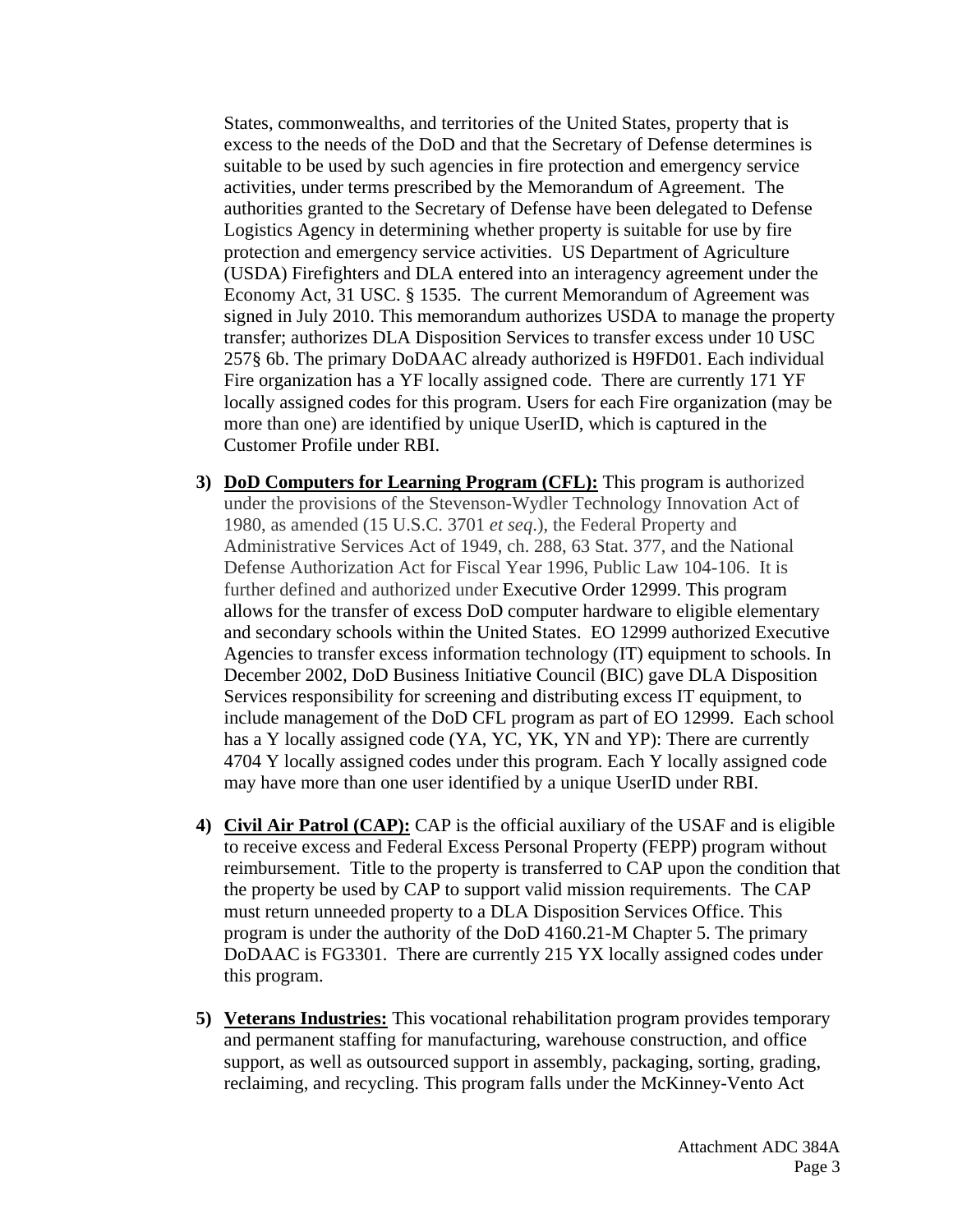Title V; National Defense Authorization Act 1997; Public Law 104-201. The executive agent for this program is Office of Veterans Affairs. This program is managed/approved within DoD through Washington Headquarters Service (WHS). The primary DoDAAC for this program is HQ0082. DLA Disposition Services locally assigns codes YA to this program.

# **d. Procedures.**

- **1)** RBI Special Program DoDAACs will be reserved under the 2Y series DoDAACs. Initial DoDAAC assignments are as follows:
	- i. 2YT Law Enforcement Support.
	- ii. 2YF DoD Firefighter Program
	- iii. 2YC DoD Computers for Learning Program
	- iv. 2YX Civil Air Patrol
	- v. 2YD Veterans Industries
- **2)** DLA Transaction Services will implement procedures to pre-populate and restrict the 2Y series DoDAACs to DoDAAC Authority Code 04, "DLA Disposition Services Only".
- **3)** DLA Disposition Services will submit a letter to the DoDAAD Administrator (via the DLA DoDAAC Central Service Points) designating the DLA DoDAAC monitor(s) responsible for establishing and maintaining the 2Y series DoDAACs.
- **4)** DLA Disposition Services shall be responsible for ensuring that DoDAACs are issued only to authorized entities and for ensuring that only authorized materials are issued for each Special Program.
- **5)** Any existing DoDAAC established for a special program activity may continue to be used for requisitioning from DLA Disposition Services until such time as transitioned to a special program DoDAAC numbering series. New DLA Disposition Services special program series DoDAACs do not need to be established for customers with an existing DodAAC with authority codes 01, 04 or 06.
- **6)** In the future, the lead activity for a Special Program (normally the executive agent) may elect to assign DoDAACs for their program that may include other authority codes. At such time, DLA Disposition Services will coordinate with the lead activity to determine the continued need for the DLA Disposition Services Special Program DoDAACs.
- **7)** DLA Disposition Services may coordinate with DLA Transaction Services regarding potential support for an initial one time load of DoDAACs.
- **8)** MILSTRIP Priority Designators shall be restricted to 8, 10, and 15, which correspond to Force or Activity Designator V and Urgency of Need A, B, and C. DLA Transaction Services shall establish edits that will downgrade unauthorized priority designators to priority 15 and provide visibility of this action via generation of Supply Status (Code BK). This requirement is identified in ADC 384 for all Special Programs.
- **9)** DLA Transaction Services shall establish edits to replace submitter's Fund Code with Fund Code XP, requiring noninterfund billing, and advise the submitter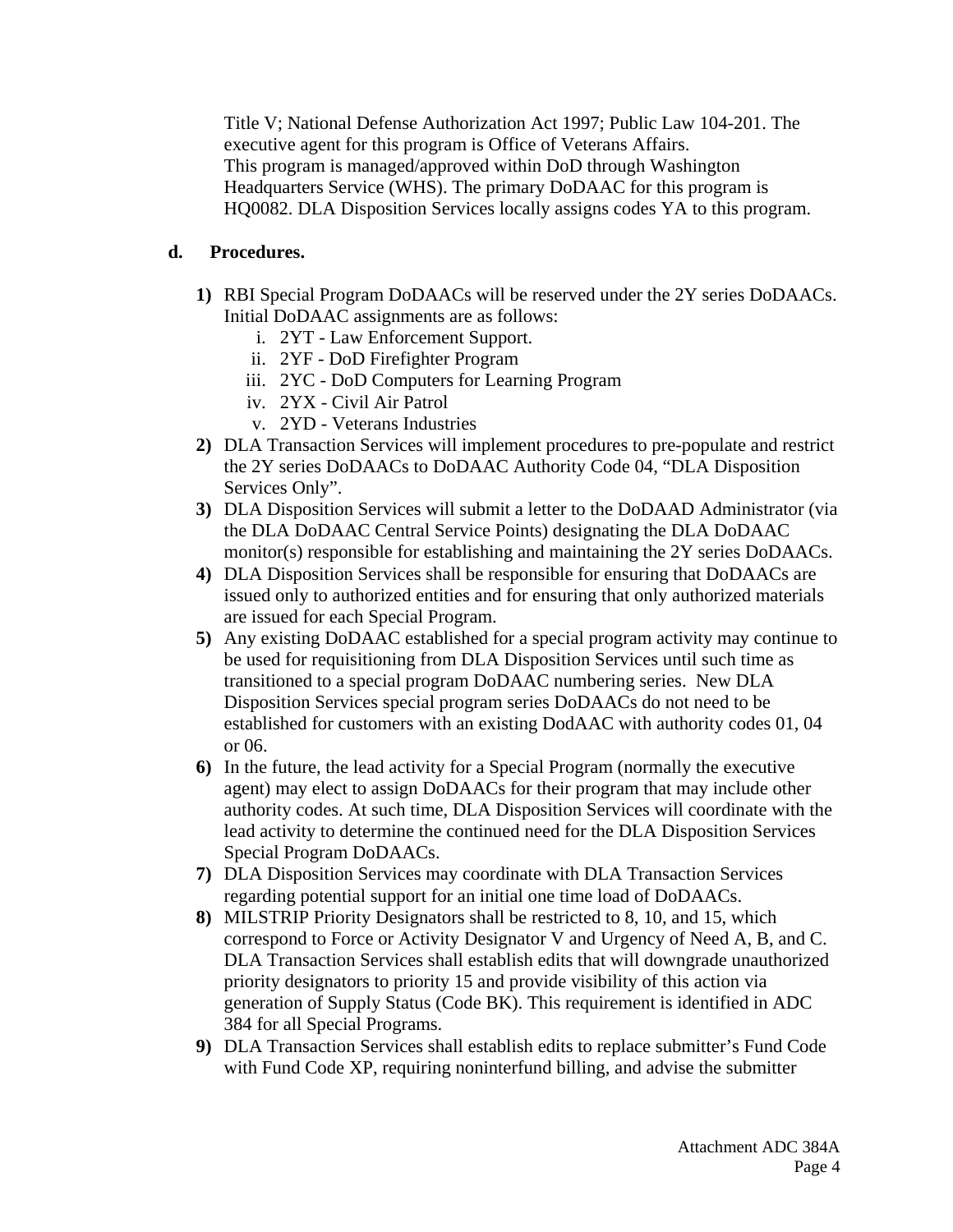using status code BK. This requirement is identified in ADC 384 for all Special Programs (note that signal codes M or D do not require a fund code).

**10)** Revise MILSTRIP Chapter 2 paragraph C2.28.11 as indicated in *bold italics*, with corresponding changes to DLMS Volume 2 Chapter 4 paragraph C4.8.10 and DLMS Volume 6 Chapter 2 Table C2.T1 as follows:

**DoDAAC Authority Codes***:* 

| Code | Description                                                                       | Definition                                         |  |
|------|-----------------------------------------------------------------------------------|----------------------------------------------------|--|
| 00   | Requisition                                                                       | Authorized to initiate a request for goods and     |  |
|      |                                                                                   | services. Authorized "ship to" and "bill to".      |  |
|      | Required: POC <sup>+</sup> , TAC 1                                                |                                                    |  |
|      | <b>Business Rules: No restrictions</b>                                            |                                                    |  |
|      | DAAS DoDAAC Authority Code Edit: no additional edit                               |                                                    |  |
| 01   | Ship To Only                                                                      | Can only be used as a "ship to" address with no    |  |
|      |                                                                                   | other implicit authority.                          |  |
|      |                                                                                   | Required: POC, TAC 1 and either TAC 2 and/or TAC 4 |  |
|      | Business Rules: Not authorized to requisition or "bill to"                        |                                                    |  |
|      | DAAS DoDAAC Authority Code Edit: DoDAAC may only be used in                       |                                                    |  |
|      | requisition supplementary address field (record positions 45-50) with signal      |                                                    |  |
|      | code J, L, M, X                                                                   |                                                    |  |
| 02   | Finance (Bill to Only)                                                            | DoDAAC can only be used as a "bill to"             |  |
|      | Required: POC, TAC 1. Note TAC 2 is not allowed.                                  |                                                    |  |
|      | Business Rules: Cannot requisition, cannot be used as a "ship to" designation     |                                                    |  |
|      | DAAS DoDAAC Authority Code Edit: DoDAAC may only be used in the                   |                                                    |  |
|      | requisition supplementary address field (record positions 45-50) with signal      |                                                    |  |
|      | code B                                                                            |                                                    |  |
| 03   | Do Not Ship to                                                                    | Cannot be used as a "ship to" destination          |  |
|      | Required: POC, TAC 1                                                              |                                                    |  |
|      | Restriction: TAC 2 and TAC 4 are not allowed                                      |                                                    |  |
|      | Business Rules: Cannot be used as a "ship to" designation                         |                                                    |  |
|      | DAAS DoDAAC Authority Code Edit: If DoDAAC used in requisition                    |                                                    |  |
|      | requisitioner field (record positions 30-35) must contain signal code J, K, L, M, |                                                    |  |
|      | X. If used in the requisition supplementary address field (record positions 45-   |                                                    |  |
|      | 50 must contain signal code A, B, C, or D.                                        |                                                    |  |
| 04   | <b>DRMS Only DLA</b>                                                              | <b>Defense Reutilization and Marketing Service</b> |  |
|      | <b>Disposition Services</b>                                                       | <b>DLA Disposition Services Only (e.g., State</b>  |  |
|      | Only                                                                              | agencies surplus). Used to identify activities who |  |
|      |                                                                                   | have no requisition authority other than for DRMS  |  |
|      |                                                                                   | <b>DLA Disposition Services Only material.</b>     |  |
|      | Required: POC, TAC 1                                                              |                                                    |  |
|      | Business Rules: Cannot requisition new material. Only authorized to obtain        |                                                    |  |
|      | materials from <b>DRMS DLA Disposition Services</b> (DOD excess only)             |                                                    |  |

 $\overline{a}$ <sup>1</sup> POC was made optional with ADC 298.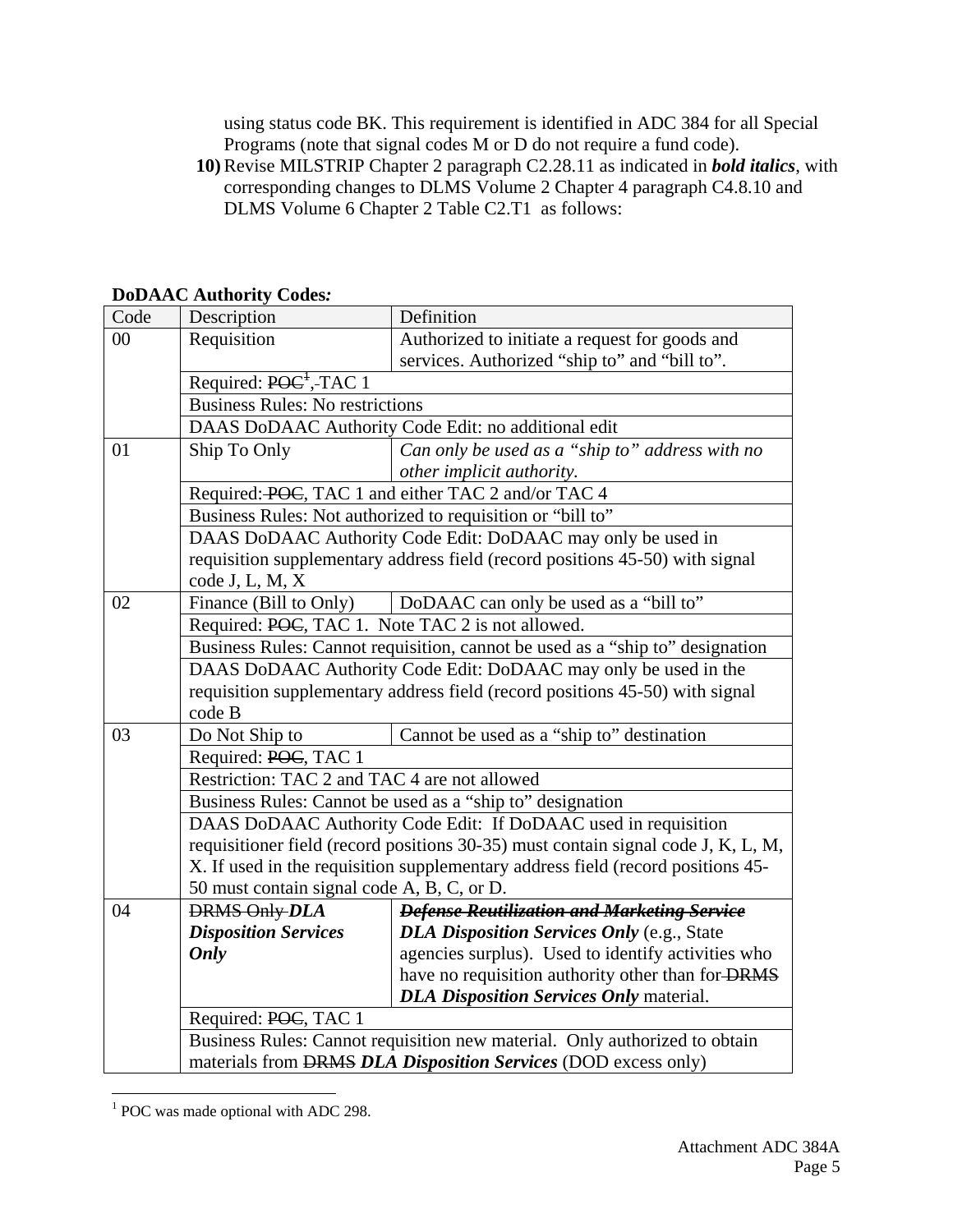| Code | Description                                                                       | Definition                                                    |  |
|------|-----------------------------------------------------------------------------------|---------------------------------------------------------------|--|
|      |                                                                                   | DAAS DoDAAC Authority Code Edit: DoDAAC may only be used with |  |
|      | <b>DRMS-DLA Disposition Services RIC (S9D) in record positions 4-6</b>            |                                                               |  |
| 05   | Non-Requisition                                                                   | Cannot initiate a purchase or request for goods and           |  |
|      |                                                                                   | services                                                      |  |
|      | Required: POC, TAC 1                                                              |                                                               |  |
|      | Business Rules: Cannot initiate a request for any good/services.                  |                                                               |  |
|      | DAAS DoDAAC Authority Code Edit: DoDAAC cannot be used in requisition             |                                                               |  |
|      | in the requisitioner field (record positions 30-35).                              |                                                               |  |
| 06   | Free Issue                                                                        | No cost option. This activity is restricted to items          |  |
|      |                                                                                   | that are available without cost (e.g., DRMS-DLA               |  |
|      |                                                                                   | <b>Disposition Services</b> , NGA Maps)                       |  |
|      | Required: POC, TAC 1                                                              |                                                               |  |
|      | Business Rules: Cannot requisition/purchase any goods/services. Similar to        |                                                               |  |
|      | DLA Disposition Services, but can request free of cost items (e.g., maps from     |                                                               |  |
|      | NGA)                                                                              |                                                               |  |
|      | DAAS DoDAAC Authority Code Edit: DoDAAC may only be used with                     |                                                               |  |
|      | signal code D or M                                                                |                                                               |  |
| 07   | Administrative                                                                    | Administrative only. This code is used for                    |  |
|      |                                                                                   | information/identification purposes only (e.g.,               |  |
|      |                                                                                   | Defense Courier Service, or for future DoDAAC                 |  |
|      |                                                                                   | activation, such as in the case of DoDAACs                    |  |
|      |                                                                                   | reserved for contingencies (at which time a                   |  |
|      |                                                                                   | different Authority Code may be assigned.))                   |  |
|      | Required: POC, TAC 1                                                              |                                                               |  |
|      | Business Rules: Cannot requisition, cannot be used as a Ship To designation,      |                                                               |  |
|      | and cannot be used for Billing. Information/identification use only.              |                                                               |  |
|      | DAAS DoDAAC Authority Code Edit: DoDAAC may not be used in a                      |                                                               |  |
|      | requisition in record positions 30-35 or in record positions 45-50 as a "ship to" |                                                               |  |
|      | or "bill to"                                                                      |                                                               |  |

**Alternatives:** None noted.

**5. REASON FOR CHANGE:** With the addition of DLA Disposition Services business processes into the DSS system, data elements and transaction information need to be introduced in DLMS transactions to provide the DLA Disposition Services customers a means to input, submit, and receive information and to track transactions that they have previously entered in the DAISY system.

# **6. ADVANTAGES AND DISADVANTAGES:**

- **a. Advantages (tangible/intangible)** Allows for recognition of DLA Disposition Services Special Program DoDAACs as non-DoD or non-Federal DoDAACs for DLA Transaction Services edits, internal controls and internal DLA transactional exchange.
- **b. Disadvantages:** None noted.